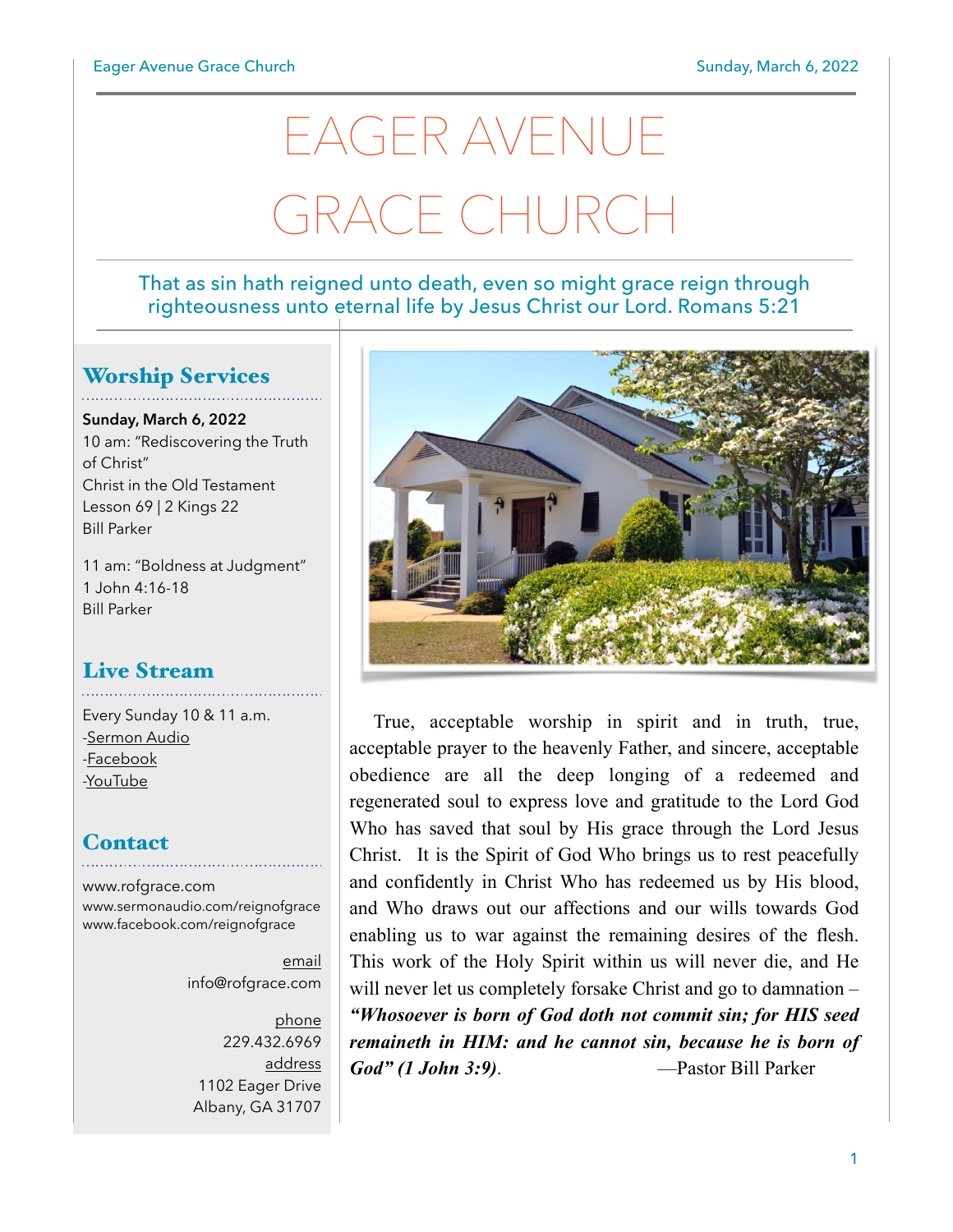*"If I say, Surely the darkness shall cover me; even the night shall be light about me. Yea, the darkness hide not from thee; But the night shineth as the day; the darkness and the light are both alike to thee" (Psalm 139:11,12).* With me personally, it is not "if" but "when." It seems I am often saying, "Surely the darkness shall cover me…." Despair and unbelief, fear and anxiety, failure and falls, all beset me time and again. Yet, it is my experiences and the experience of all the Lord's redeemed and loved people that, even as I say this, the darkness is light about me! The darkness of unbelief, trials, sickness and failure … None can hide us from God and neither can they hide God from us! The Sun of righteousness arises with healing in His wings (beams) to remind us that all light is in Him. In His light we see light and are lightened. We see His grace and love, His sacrifice and righteousness, all for us assuring God's favor and blessings to us no matter what. He is working as He has worked, all things together for good concerning me. The night He sends simply shuts all else out but Him and reminds me that He is all my light and salvation. "The darkness and the light are both alike to thee." It is with us as it was with Moses in the mist of the people – *"And the people stood afar off, and Moses drew near unto the thick darkness where God was" (Exod. 20:21)*. Darkness is light where God is!

—Pastor Gary Shepard

Content with beholding His face, My all to His pleasure resigned, No changes of seasons or place Would make any change in my mind. While blest with a sense of His love, A palace a toy would appear; And prisons would palaces prove, If Jesus would dwell with me there.

--John Newton

 Two things always go together in the experience of a genuine believer: (1) A growing discovery of the vileness of self – *"Behold, I am vile!" (Job 40:4); "O wretched man that I am!" (Rom. 7:24)*; and (2) A deepening appreciation of the preciousness of Christ – *"Yes, He is altogether lovely!" (Song 5:16); "To you who believe, He is precious!" (1 Pet. 2:7)*. —Copied

 Evangelic justification is not the work of the Spirit of God on the heart of the sinner, implanting life in, and quickening the soul, but the work of God as a Judge on the throne of justice, deciding on, and adjudging one to life, according to law and justice. It is not the infusing of righteousness, nor a purging out of the inward evils of the heart, but the pronouncing of one's justification with reference to the charge preferred against him. I wish the reader to understand distinctly that justification is an external act of God as a judge, acting in a court of justice, on the case of the sinner, and not the internal work of the Spirit on the heart. God justifies the ungodly. — Wilson Thompson